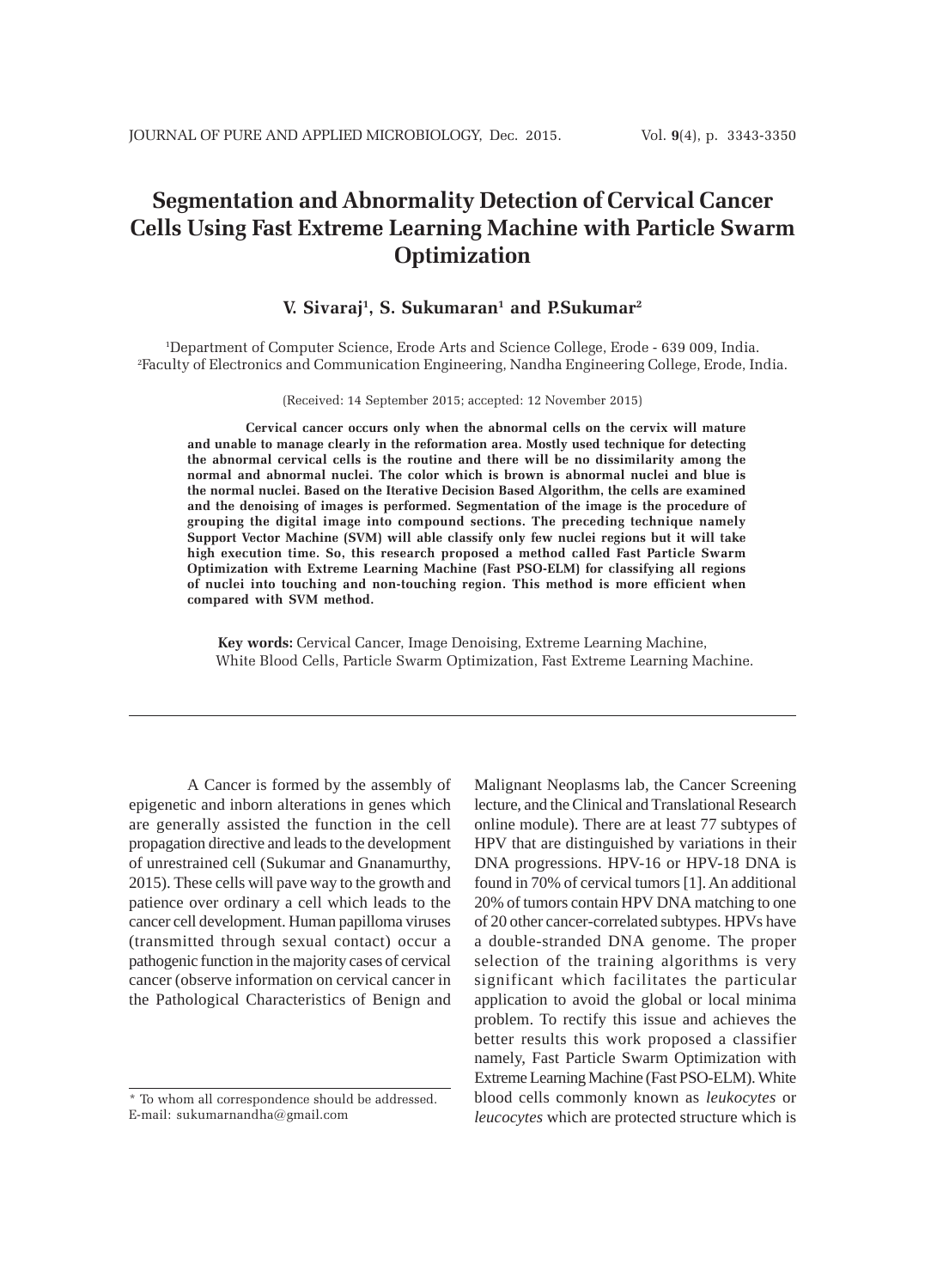concerned about the body but not in the unfamiliar resources and contagious infection. These cells will protect the body by attacking the viruses, bacteria and germs which harm the body. From a multi potent cell, all leukocytes are derived and produced and it is called hematopoietic stanch cell. They subsist for concerning 3 or 4 days in the human body. The microscopy images of cells in cervix uteri are marked, so that the abnormal nuclei found are brown in color while normal nuclei are blue in color which is shown in the figure 1.

The image will undertakes the denoising process initially. Generally, in medical images salt and pepper noise is formed. The main goal of an image denoising algorithm is then to reduce the noise level, while preserving the image features (such as edges, textures, etc.).

The rest of this project is structured as follows. Section II provides the related works. Section III explains the proposed method, and Section IV describes the experimental results. Finally, Section V discusses the conclusions of the work.

## **Background**

 Jiang et al (2003) article presents White Blood Cell (WBC) segmentation design using scale-Space filtering and watershed clustering is suggested. In their proposal, nucleus and cytoplasm, both of these mechanisms of WBC, are removed correspondingly using dissimilar techniques. An automatic Computer Aided Diagnostic system (CAD) is proposed by Selvaraj and Janakiraman (2013) for detection of liver diseases like hepatoma and hemangioma from abdominal Computed Tomography (CT) images using an evolutionary approach for feature selection. A segmentation system with a modified automatic Seeded Region Growing (SRG) based on Particle Swarm Optimization (PSO) image



J PURE APPL MICROBIO*,* **9**(4), DECEMBER 2015.

clustering will be presented by Al-Faris *et al* (2014). An improved Computer Aided Clinical Decision Support System has been developed by Suganthi and Madheswaran (2012) to classify the tumor and identify the stages of the cancer using neural network and presented.

Li *et al* (2012) presents an effectual and proficient Computer Aided Diagnosis (CAD) scheme derived from Principle Component Analysis (PCA) and Extreme Learning Machine (ELM) to support the mission of thyroid disease diagnosis. Huang *et al* (2010) investigates more revises ELM for sorting in the characteristic of the ordinary optimization process and widen ELM to a precise category of "generalized" SLFNs—support vector network. Pimenta *et al* (2013) estimates the proportion of ADC in persistent cervical cancer, the universal number of cases of cervical ADC in 2015, the effect of cervical screening on ADC, the number of ADC cases attributable to high-risk HPV types -16, -18, -45, -31 and -33, and the possible collision of HPV immunization using different data sources counting: GLOBOCAN 2008, Cancer Incidence in Five Continents (CI5) Volume IX, cervical showing information from the World Health Organization/Institut Català d'Oncologia Information Centre on HPV and cervical cancer, and available journalism.

Ravikumar (2015) gives a novel technique for WBC detection based on the fast relevance vector machine (Fast-RVM). The proposed method successfully works for WBC detection, and effectively reduces the effects brought about by illumination and staining. Particle Swarm Optimization (PSO) hybridized with Sequential Forward Selection (SFS) and Sequential Backward Selection (SBS) algorithm is proposed by Gunasundari and Janakiraman (2015) for improving the performance of the classification system. Hassanien *et al* (2014) introduces a hybrid approach that combines the advantages of fuzzy sets, ant-based clustering and multilayer perceptron neural networks (MLPNN) classifier, in conjunction with statistical-based feature extraction technique. 2D Otsu algorithm based on particle swarm optimization (PSO) is proposed by Helen *et al* (2011) to segment CT lung images. Poletti *et al* (2012) implemented eleven thresholding methods, i.e. the ones that appear in the literature Fig. 1. Input Image as the best performers, and compared their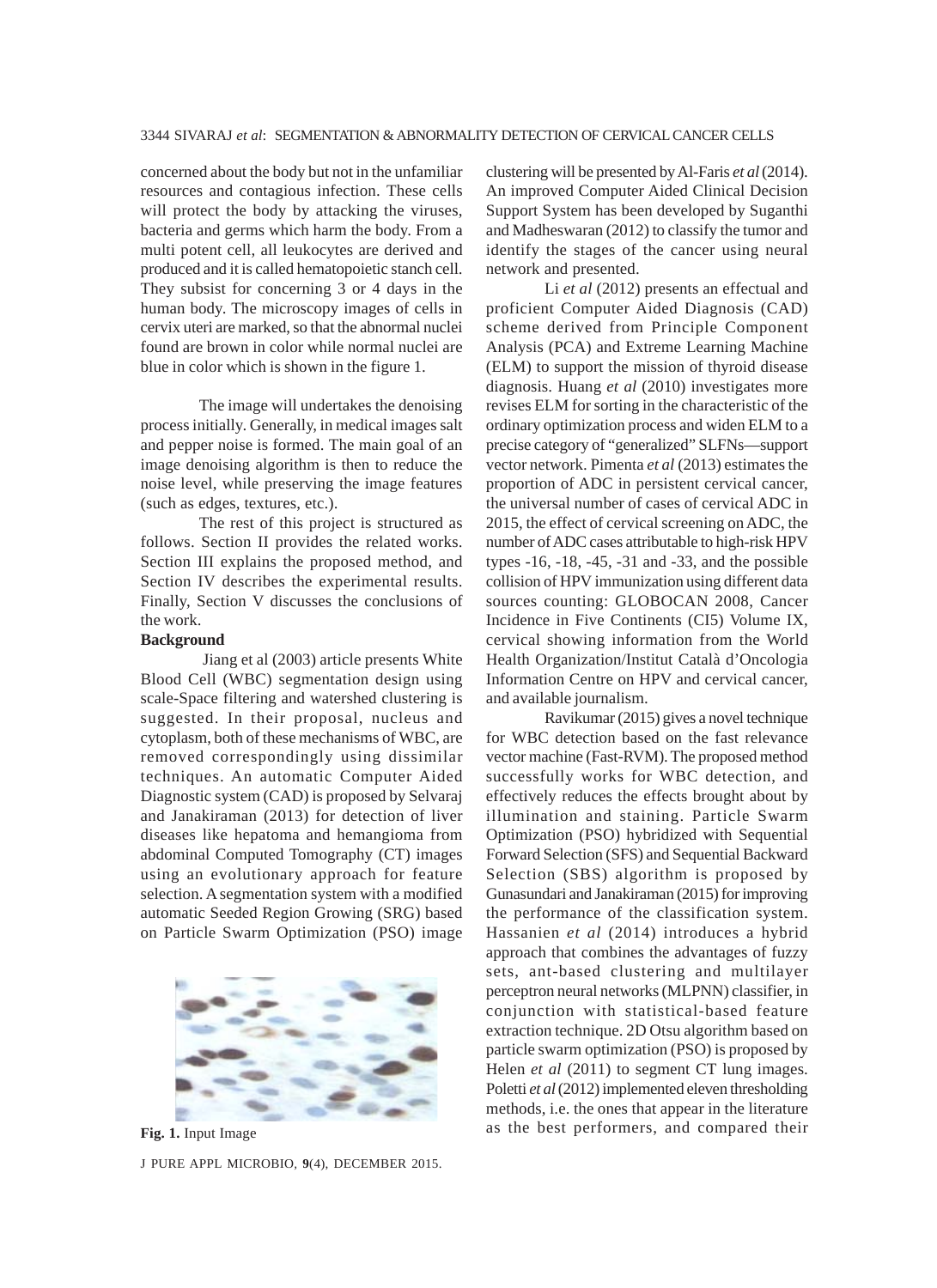performance in segmenting chromosomes and chromosome clusters in cytogenetic Q-band images.

Wang *et al* (2013) presented as vary of total HPV, solitary HPV and numerous HPV disease were analogous through the five existence. They suggested that HPV disease is common with HPV16 and HPV 58 as the main subtypes in women in Shenzhen city. Huang *et al* (2005) examined the consequence of eight PSO topologies on presentation of the PSO-ELM. The outcomes showed empirically that the Global topology was additional shows potential than every other topologies in optimizing the PSO-ELM according to the Root Mean Squared Error (RMSE) on the validation set in the majority of the appraised datasets. Saraswathi *et al* (2011) appraises the presentation of ICGA-PSO-ELM and contrast their results with existing techniques in the prose. An exploration into the purposes of the chosen genes, using an organism's biology method, exposed that several of the recognized genes are concerned in cell signaling and propagation. A novel hybrid approach founded on clustering and Particle Swarm Optimization (PSO) is suggested for gene selection and categorization of microarray data by Yang *et al* (2013). In those approaches, PSO merging with clustering technique are used to achieve gene selection to decrease redundancy. Owing to its improved simplification presentation with much faster junction tempo than further learning algorithms for neural networks, Extreme Learning Machine (ELM) is preferred to perform sample classification in the hybrid method.

#### **MATERIALS AND METHODS**

In this section, the proposed Fast PSO-ELM method is demonstrated for detecting the defect in cervical cancer cells. The main aspects of the algorithm namely, Extreme Learning Machine, Particle swarm Optimization is discussed as follows. **Extreme Learning Machine**

Extreme Learning Machine (ELM) is a layer of single hidden feed forward networks (SLFNs) which randomly chosen the input influences and decides the output influence systematically of SLFNs. The ELM rule for the input is that one can randomly decide and append the parameters of hidden module. After random

selection of the hidden modules parameter, SLFNs ensembles the linear system where the output influences of the network can be established technically by simplified inverse process of the hidden layer output matrices. For an surveillance data set with N nodes in the hidden layer and the excitation utility G, the extreme learning machine model can be expressed as

$$
f(x) = \sum_{i=1}^{N} \beta_i G(a_i, b_i, x_i) = \beta \cdot h(x) \quad ...(1)
$$

Where  $b_i$  is the output weight of the ith hidden layer node and the output neuron,  $a_i$  is the input weight of the input neuron and the ith hidden layer node, and  $b<sub>i</sub>$  is the offset of the ith hidden layer node. Consider *h(x)=*  $[G(a1,b1,x1),...,G(aN,bN,xN)]$  denotes the output matrix of hidden layer. a<sub>i</sub> and b<sub>i</sub> are randomly selected before training and remain the same in the training procedure. The output weights  $b<sub>i</sub>$  can be obtained by solving the leastsquares solutions of the following linear equation:

$$
min \sum_{i=1}^{N} ||\boldsymbol{\beta}_i \cdot \boldsymbol{h}(x_i) - y_i||
$$
...(2)

The best solution is obtained by ELM and applied in several applications such as Bioinformatics, Biometrics, Image processing, Signal processing, etc. It is a three step simple training algorithm. The machine learning in ELM is very speed. But the standard algorithm will face the issues like over fitting, minima, etc. for several establishment functions.

Given a training set  $\aleph = \{(xi, it) | xi \in R^n, ti \in R^n, I =$ 1,…,N}, activation function g(x), and hidden node number N,

 $\textbf{Step 1:}$  Randomly assign input weight  $\text{w}_\text{i}$  and bias  $b_i, I = 1,...N.$ 

**Step 2:** Calculate the hidden layer output matrix H. **Step 3:** Calculate the output weight β

$$
(b=H+T)
$$

Where  $T = [t1, \ldots, tN]^T$ .

The ELM algorithm is very simple and provides the results accurately when compared with other standard algorithms. ELM provides capable solution with tunable parameters. ELM has unique features for dealing with classification and regression tasks and it is very easy to implement.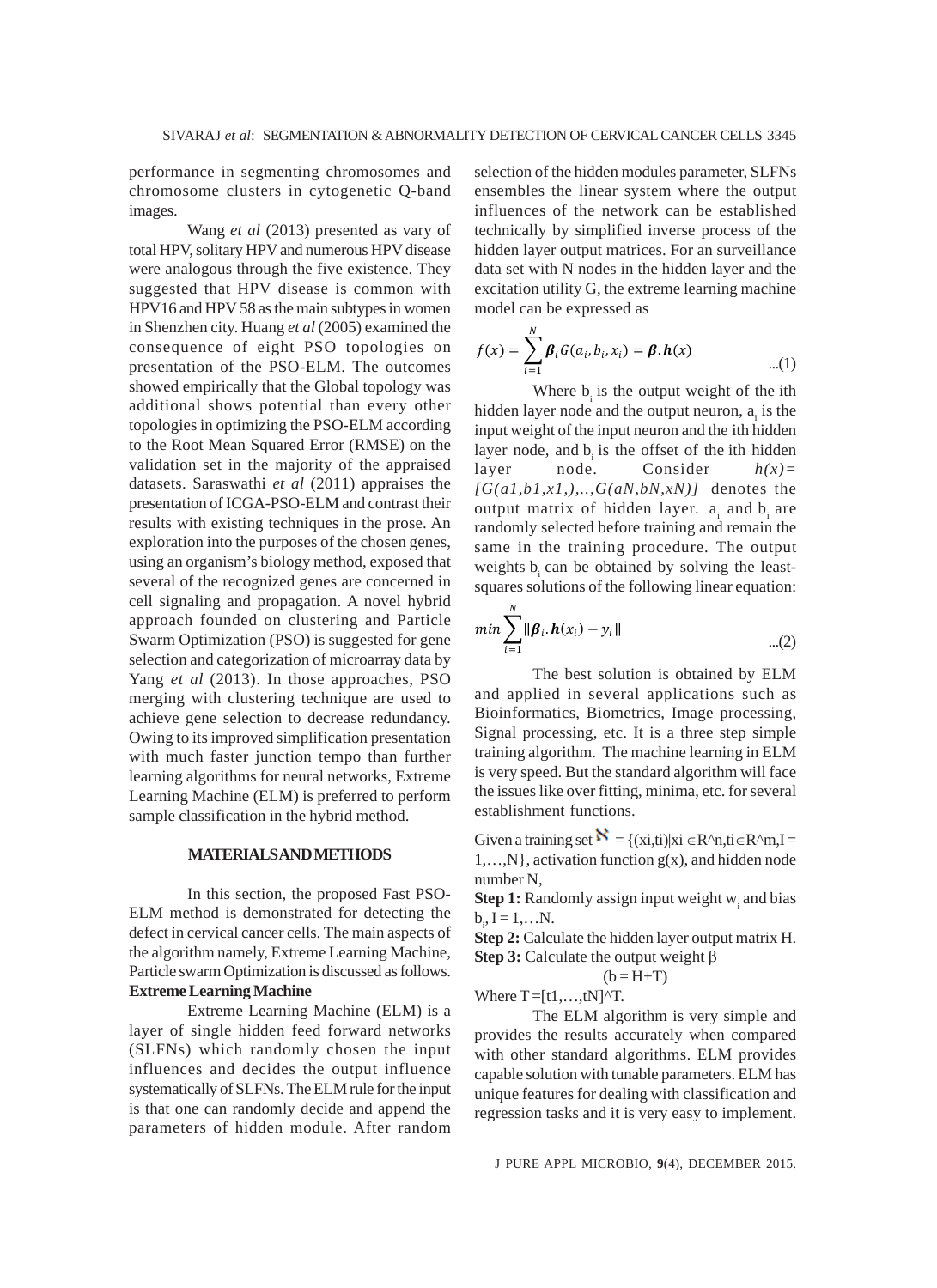## **Standard Particle Swarm Optimization**

PSO algorithm is inspired by the social behaviour of biological organisms and has the ability of groups of animal some species to work in the desirable position in particular area, e.g. birds flocking to a food source. PSO works on the flock of birds initializing randomly over the penetrating space, where the each bird is called as a "particle". These "particles" fly through a convinced pace and locate the large-scale best position after various iteration. At every iteration, every particle adjusts its pace vector, founded on its impetus and the influence of its top position  $(P_b)$  with the finest position of its neighbors  $(P_g)$ , and then a new position the "particle" to fly is obtained. Guessing the element of searching space is D, the whole number of particles is n, the position of the i-th particle can be stated as vector  $X_i = (x_1, x_2, \ldots, x_n)$ 

 $x_{in}$ ); the best position of the i-th particle penetrating in anticipation of presently is indicated as  $P_{i} = (p_{i1},$  $p_{i2},..., p_{iD}$ ) and the best position of all particles penetrating awaiting at present is denoted as vector as  $P_g = (p_{g1}, p_{g2}, \dots, p_{gD})$ ; the velocity of the ith particle is indicated as vector as  $V_i = (v_{i1}, v_{i2}, \ldots, v_{iM})$  $v<sub>ip</sub>$ ). Then the original PSO is illustrated as:

$$
V_{id}(t+1) = V_{id}(t) + C_1^* rand(\ )^* [p_{id}(t) + x_{id}(t)]
$$
  
+C\_2^\* rand(\ )^\* [p\_{gd}(t) + x\_{id}(t)] X\_{id}(t+1) = X\_{id}(t) + V\_{id}(t+1)1  

$$
\leq i \leq n, \quad 1 \leq d \leq D
$$

...(3)

Then, the parameters (all weights and biases) are restructured with the help of Extreme Learning Machine algorithm. In Figure 2 illustrates that the proposed methodological process is used to detect the cervical cancer cells.



J PURE APPL MICROBIO*,* **9**(4), DECEMBER 2015. **Fig. 2.** Methodology Used To Detect Cervical Cancer Cells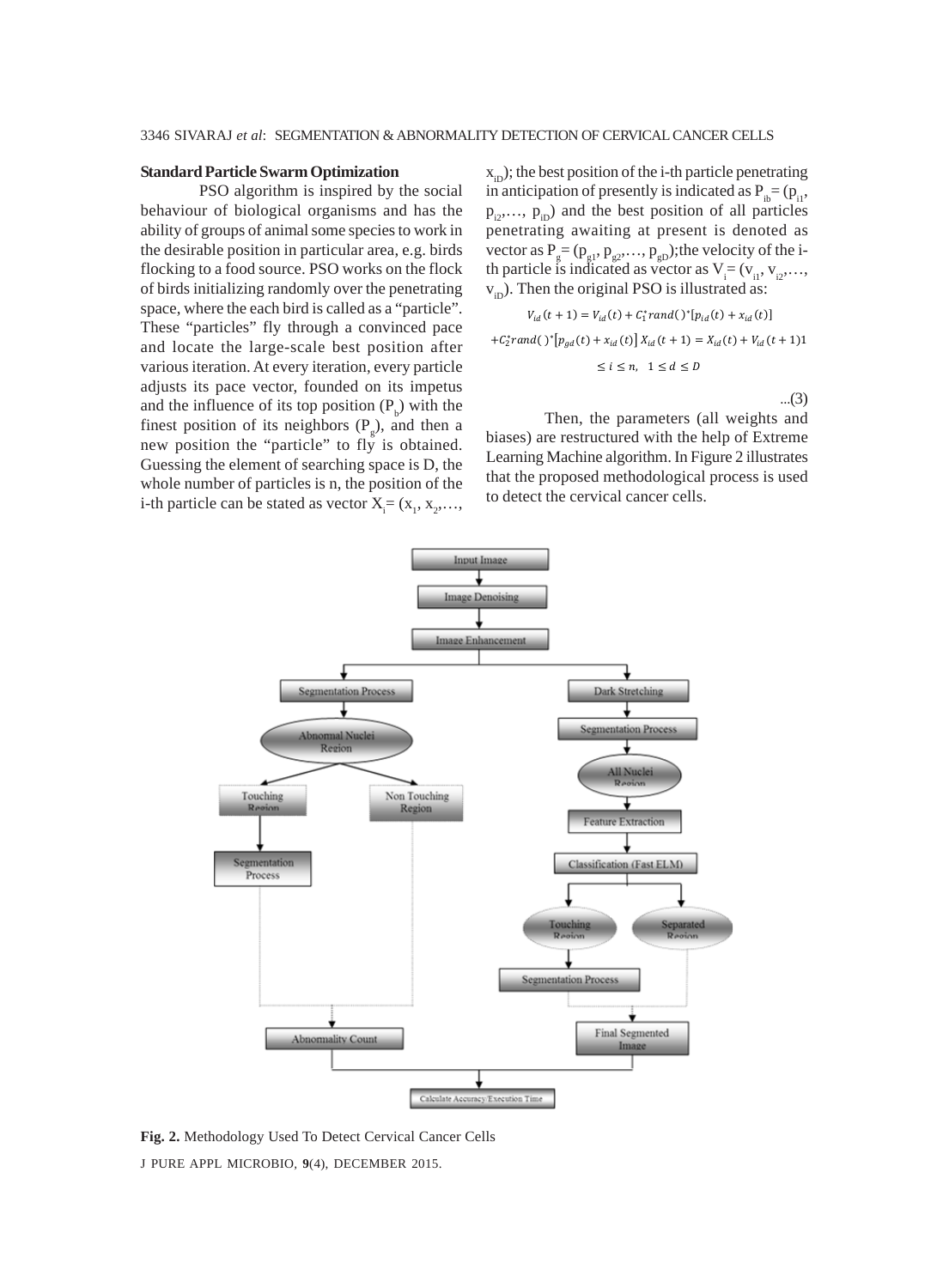# **Fast Particle Swarm Optimization with ELM Method**

This research work integrates to progress Fast PSO-ELM by combining an improved PSO with ELM. The Fast PSO-ELM to select the input influences to boost the generalization presentation and the provisioning of the SLFN. The details of the proposed method are as follows:

**Step 1:** Initialize a population array of swarm particles with of a set of input influences and secreted favoritisms:  $Pi = [W_{11}, W_{12}, \dots,$  $W_{1n}, \ldots, W_{21}, W_{22}, \ldots, W_{2n}, \ldots, W_{H1}, W_{H2}, \ldots, W_{Hn}, b_1, b_2, \ldots, b_m$  $b_H$ ] with random initialized within the range of  $[-1, 1]$ 1] on *D* dimensions in the search space.

**Step 2:** for every group particle, the matching harvest weights are calculated according to ELM as in Equation (1).

**Step 3:** Then the fitness of each particle  $f(x)$  is evaluated. In order to avoid over fitting of the SLFN, the fitness of every particle is accepted as the Root Mean Squared Error (RMSE) on the validation locate only in preference to the complete training set.

$$
p_{i,best} = p_i \left( f(p_{i,best}) - \left( f(p_i) > \eta f(p_{i,best}) \right) \right)
$$
  

$$
\left( f(p_{i,best}) - f(p_i) < \eta f(p_{i,best}) \text{ and }
$$
  

$$
\| w o_{p_i} | < \| w o_{p_i, best} \| p_{i,best} \text{ else }
$$
  
...(4)

$$
g_{i,best} = p_i \left( f(g_{i,best}) - \left( f(p_i) > \eta f(g_{i,best}) \right) \right)
$$

$$
\left( f(g_{i,best}) - f(p_i) < \eta f(g_{i,best}) \right)
$$

$$
\| w o_{p_i} | < | w o_{g_i,best} \| g_{i,best} \text{ else}
$$

...(5)

where  $f(P_i)$ ,  $f(P_{i,best})$  and  $f(g_{i,best})$  are the corresponding fitness for the *i*-th particle, the best position of the *i*-th particle and global best position of all particles, respectively.  $woP_i$ ,  $woP_{i,best}$  and







(a) Abnormal Nuclei Region (b) Non Touching Nuclei Region



(c) Touching Nuclei Region (d) Detected Abnormal Nuclei

J PURE APPL MICROBIO*,* **9**(4), DECEMBER 2015.

**Fig. 3.** Abnormal Nuclei Region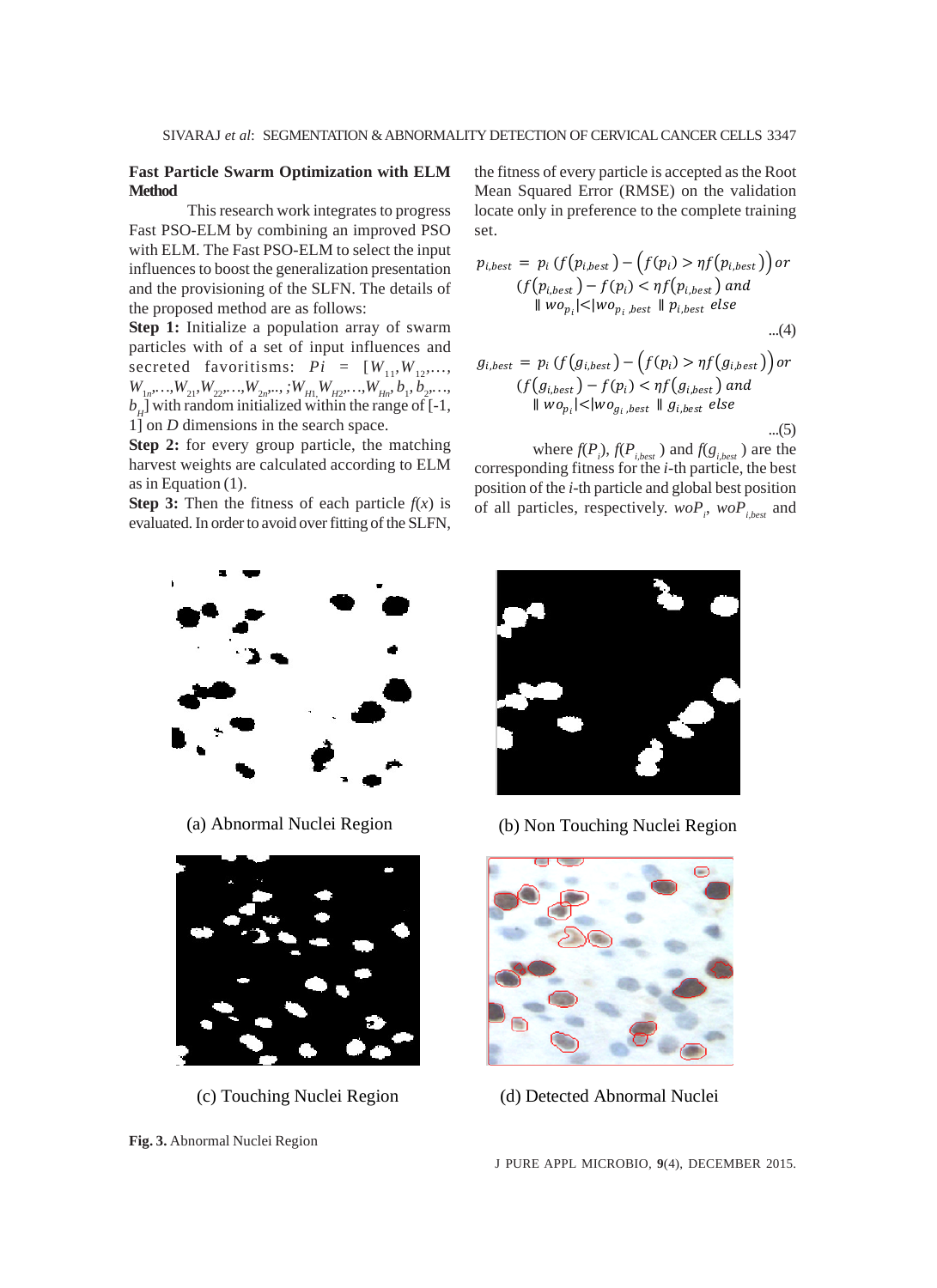$wog<sub>i.best</sub>$  are the corresponding output weights obtained by MP generalized inverse when the input weights are set as the *i*-th particle, the best position of the *i*-th particle and global best position of all particles, respectively. The parameter  $h > 0$  is tolerance rate.

**Step 4:** Velocity update - Update the velocities of all particles at time *k* (current iteration) using the particles objective or fitness values which are functions of the particles current positions in the design space at time *k*. At each iterations, the rapidity of the entire particles is rationalized as:

$$
v_i(k + 1) = \beta [v_i(k) + c_1 \gamma_1 (p_{i,best} - p_i) + c_2 \gamma_2 (g_{i,best} - p_i)]
$$
...(6)

**Step 5:** Position update-The position of each particle is updated using velocity vector as follows:

$$
p_i(k + 1) = x_i + v_i(k + 1)
$$
...(7)

**Step 6:** Memory update -Update *pi,best* and *gi,best* when circumstance is convened and new-fangled population is generated.

**Step 7:** Stopping Criteria - The algorithm repeats steps 3 to 6 until certain criteria are met, along with hard threshold value as maximum number of iterations. Once stopped, the algorithm descriptions values of  $g_{\text{best}}$  and  $f(g_{\text{best}})$  as its resolution.

The improved PSO with ELM will provides the best optimal weights *W* and bias *b* so that the fitness will achieves the minimum for getting better generalization performance with minimum number of hidden neurons. It makes advantage of both ELM and PSO. The procedure describing proposed Fast PSO-ELM approach is as follows.

1. Initializing FPSO with population size, inertia weight and creations without improvable. 2. Estimating the robustness of each

particle.

3. Comparing the robustness values and establishes the restricted best and inclusive best particle.

4. Updating the velocity and position of each particle till value of the robustness function touches.

5. After touching, the large-scale best particle in the swarm is fed to ELM classifier for training.

6. Training the ELM classifier.

The Fast PSO-ELM algorithm will provide the advantage of minimizing the structural risk of ELM, where Structure Risk Minimization (SRM) is defined as the inductive principle in machine learning use and quickly will optimize the global ability of FPSO.

#### **RESULTS AND DISCUSSION**

The experimental results are performed on various blood cell images using MATLAB. Since that the WBC are only segmented and its number of WBC noticed through several techniques is estimated with essentially present in the image which is physically gained. Collected 50 images from pathologist and 40 used for training data and remaining 10 for testing data. To classify abnormal nuclei regions and all nuclei regions, fast PSO-ELM technique is used in 'a\*b\*' regions based on the color information. By using appropriate n-values (Assume n=6), it is possible to separate abnormal nuclei regions and all nuclei regions respectively with the help of proposed technique. It is shown in the figure 3(a).

The main aim of Fast PSO-ELM is to predict the boundary locations which are more distant from the nearest vectors of both categories. The touching region and separated region are classified accurately by using the proposed Fast PSO-ELM and represented below in figure 3(b) and 3(c).

**Table 2.** shows the accuracy and execution time for Proposed Fast PSO-ELM technique

|                      | <b>Table 1.</b> Confusion matrix |          | Techniques                                   | Accuracy<br>$(\%)$      | <b>Execution Time</b><br>(Seconds) |
|----------------------|----------------------------------|----------|----------------------------------------------|-------------------------|------------------------------------|
|                      | Positive                         | Negative | kNN<br><b>SVM</b>                            | 65.87<br>68.21          | 54<br>42                           |
| Positive<br>Negative | TР<br>FN                         | FP<br>TN | <b>ELM</b><br><b>PSO-ELM</b><br>Fast PSO-ELM | 71.56<br>75.12<br>96.84 | 35<br>29<br>18                     |

J PURE APPL MICROBIO*,* **9**(4), DECEMBER 2015.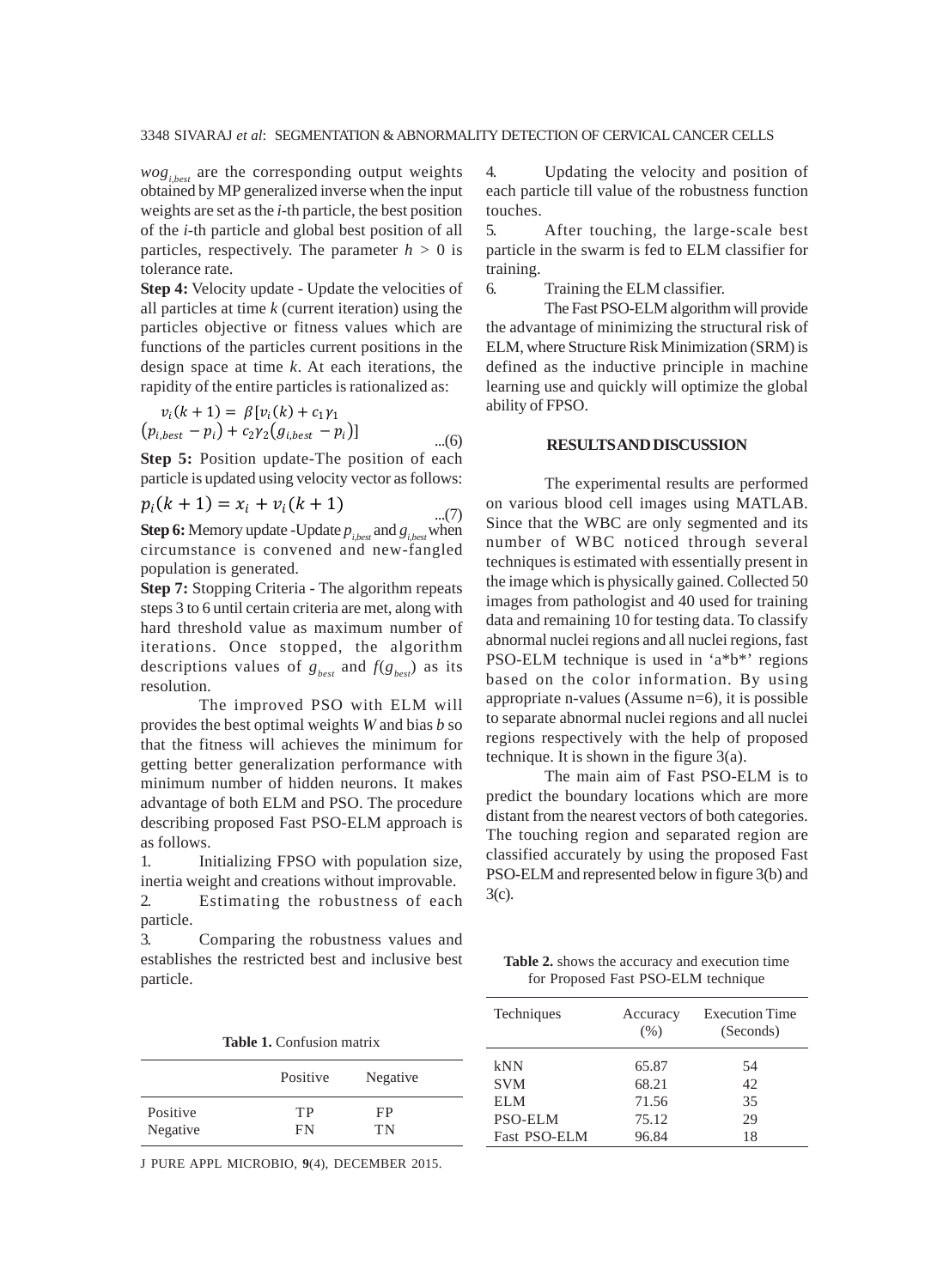The accuracy is evaluated by integrating the final segmented image which are extracted from all nuclei region and the enhanced image nuclei are indicates the abnormality count which are detected in the abnormal nuclei region as given in figure 3(d) below.

# **Testing Precision and Recall**

A perfect diagnostic procedure has the potential to completely discriminate subjects with and without disease. Values of a perfect test which are above the cut-off are always indicating the disease, while the values below the cut-off are always excluding the disease. Values above the cut-off are not always indicative of a disease since subjects without disease can also sometimes have elevated values. Such elevated values of certain parameter of interest are called false positive values (FP). On the other hand, values below the cut-off are mainly found in subjects without disease. However, some subjects with the disease can have them too. Those values are false negative values (FN). Therefore, the cut-off divides the population of examined subjects with and without disease in four subgroups considering parameter values of interest. Abnormality is defined as the ratio of abnormal nuclei regions to that of all nuclei regions. The accuracy calculations for abnormal and normal nuclei to provide prevalence are as follow.

Accuracy= (sensitivity) (prevalence) + (specificity) (1-prevalence)

• True Positive (TP) –subjects with the disease with the value of a parameter of interest above the cut-off

• False Positive (FP) –subjects without the disease with the value of a parameter of interest above the cut-off

• True Negative (TN) –subjects without the disease with the value of a parameter of interest below the cut-off

False Negative (FN) –subjects with the disease with the value of a parameter of interest below the cut-off

The first step in the calculation of sensitivity and specificity is to make a 2x2 table with groups of subjects divided according to a gold standard or (reference method) in columns, and categories according to test in rows

Sensitivity is expressed in percentage and defines the proportion of true positive subjects with the disease in a total group of subjects with the disease (TP/TP+FN). Actually, sensitivity is defined as the probability of getting a positive test result in subjects with the disease (T+|B+). Hence, it relates to the potential of a test to recognize subjects with the disease.

Specificity is a measure of diagnostic test accuracy, complementary to sensitivity. It is defined as a proportion of subjects without the disease with negative test result in total of subjects without disease (TN/TN+FP). In other words, specificity represents the probability of a negative test result in a subject without the disease (T-|B-). Therefore, we can assume that specificity relates to the aspect of diagnostic accuracy that describes the test ability to recognize subjects without the disease, i.e. to exclude the condition of interest.

The Table 2 gives the accuracy and execution time comparison of the proposed method of abnormality detection using Fast PSO-ELM. That the abnormality detection for cancer cells through touching and non touching nuclei for enhancing the process using Fast PSO-ELM gives 96.84% accuracy and less execution time for proposed method of Fast PSO-ELM

#### **CONCLUSION**

In the world, second common cancer is the cervical cancer. Numerous images of the cells are with the noise and which is complicate to detect the abnormal nuclei accurately. The proposed FAST PSO-ELM method will able to diagnosis the cancer cells early for treatment. And also, this work will provide the information to detect the abnormal cells using various algorithms. The image with noise is detected easily using this technique and eliminate by using the denoising process. The proposed method will accurately classify the touching and non-touching image form all normal and abnormal nuclei. The experimental evaluation for the proposed method is carried out and from the results it is proved that the proposed method achieved the classification accuracy of 97%. The main benefit is that the proposed method is that it suitable for high degree of noise image and it can effectively isolate the abnormal and all nuclei regions. In future Fast PSO-ELM technique can be executed in numerous cells for identifying better accuracy. The minute cell extraction can be done with the assist of this technique.

J PURE APPL MICROBIO*,* **9**(4), DECEMBER 2015.